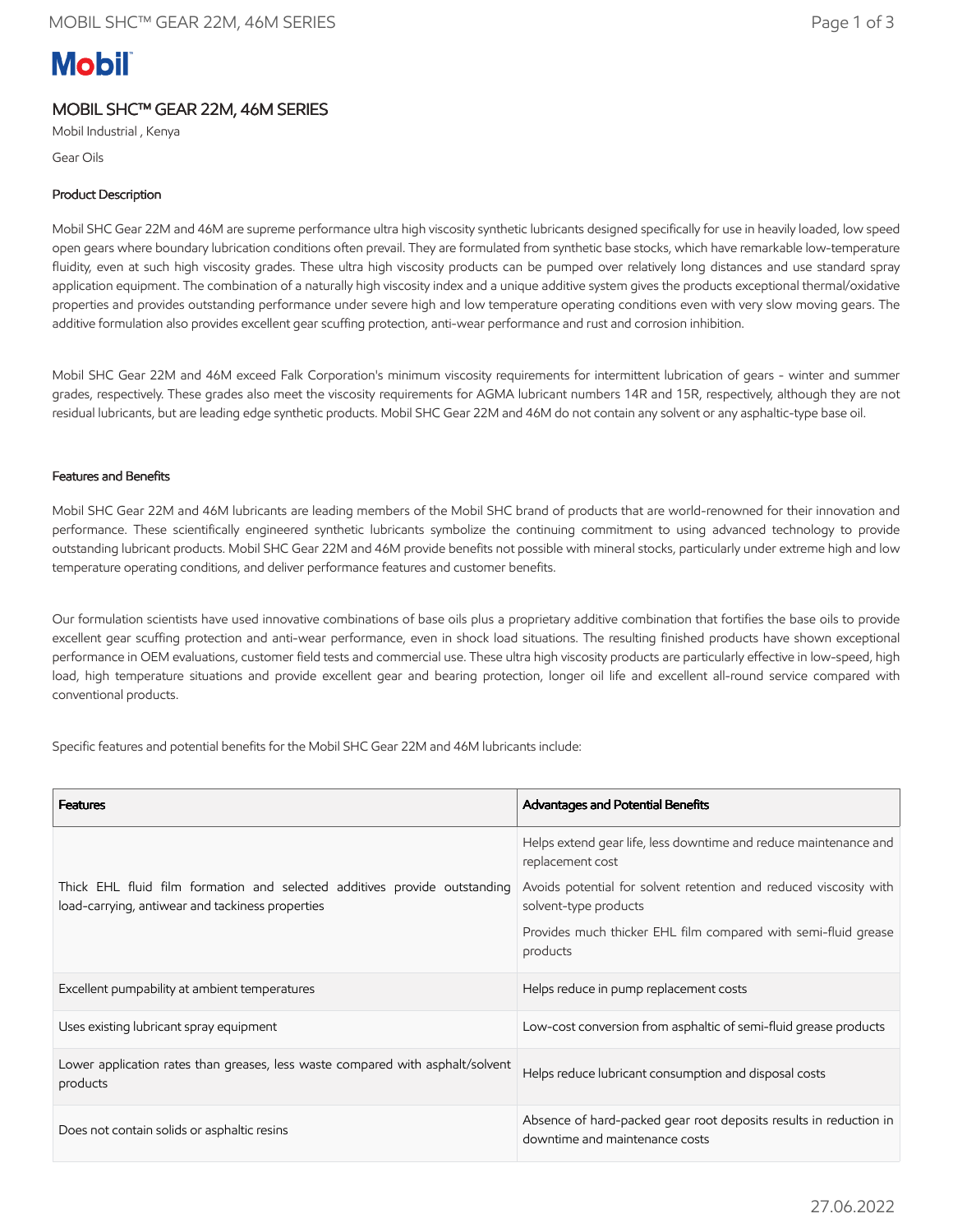## MOBIL SHC™ GEAR 22M, 46M SERIES Page 2 of 3

| <b>Features</b>       | Advantages and Potential Benefits                                             |
|-----------------------|-------------------------------------------------------------------------------|
| Light colored product | Helps avoid need for costly gear cleaning prior to inspection                 |
| Solvent-free          | Helps avoid potential safety issues related to volatile, low flash<br>solvent |

### Applications

Application Considerations: Normally, conversion to Mobil SHC Gear 22M or 46M from asphaltic or grease products will be a simple process with no change in lubricant spray equipment. It is recommended that the gears be thoroughly cleaned to take advantage of the light color of these synthetic products. Consult your Mobil representative for further details on lubricant conversion.

Mobil SHC Gear 22M and 46M are designed specifically for use in heavily loaded, low speed open gearing which drive stationary rotating machinery. Product is typically applied by intermittent by spray nozzle systems. Specific applications include:

- Kilns and mills in metal mining, cement and limestone production and in sugar plants
- Slow speed, heavily loaded plain and rolling contact bearings

#### Properties and Specifications

| Property                                              | 22M   | 46M   |
|-------------------------------------------------------|-------|-------|
| Copper Strip Corrosion, 3 h, 100 C, Rating, ASTM D130 | 1B    | 1B    |
| Density @ 15.6 C, kg/l, ASTM D4052                    | 0.890 | 0.924 |
| Flash Point, Cleveland Open Cup, °C, ASTM D92         | 240   | 240   |
| Kinematic Viscosity @ 100 C, mm2/s, ASTM D445         | 700   | 1375  |
| Kinematic Viscosity @ 40 C, mm2/s, ASTM D445          | 22000 | 46000 |
| Pour Point, °C, ASTM D97                              | 6     | 15    |
| Viscosity Index, ASTM D2270                           | 180   | 180   |

#### Health and Safety

Health and Safety recommendations for this product can be found on the Material Safety Data Sheet (MSDS) @ [http://www.msds.exxonmobil.com/psims](http://www.msds.exxonmobil.com/psims/psims.aspx) /psims.aspx

All trademarks used herein are trademarks or registered trademarks of Exxon Mobil Corporation or one of its subsidiaries unless indicated otherwise.

10-2020 Mobil Oil Kenya Ltd. P.O. Box 64900 - 00620, Nairobi

#### + 254 2 3767842-9

Typical Properties are typical of those obtained with normal production tolerance and do not constitute a specification. Variations that do not affect product performance are to be expected during normal manufacture and at different blending locations. The information contained herein is subject to change without notice. All products may not be available locally. For more information, contact your local ExxonMobil contact or visit [www.exxonmobil.com](http://www.exxonmobil.com/)

ExxonMobil is comprised of numerous affiliates and subsidiaries, many with names that include Esso, Mobil, or ExxonMobil. Nothing in this document is intended to override or supersede the corporate separateness of local entities. Responsibility for local action and accountability remains with the local